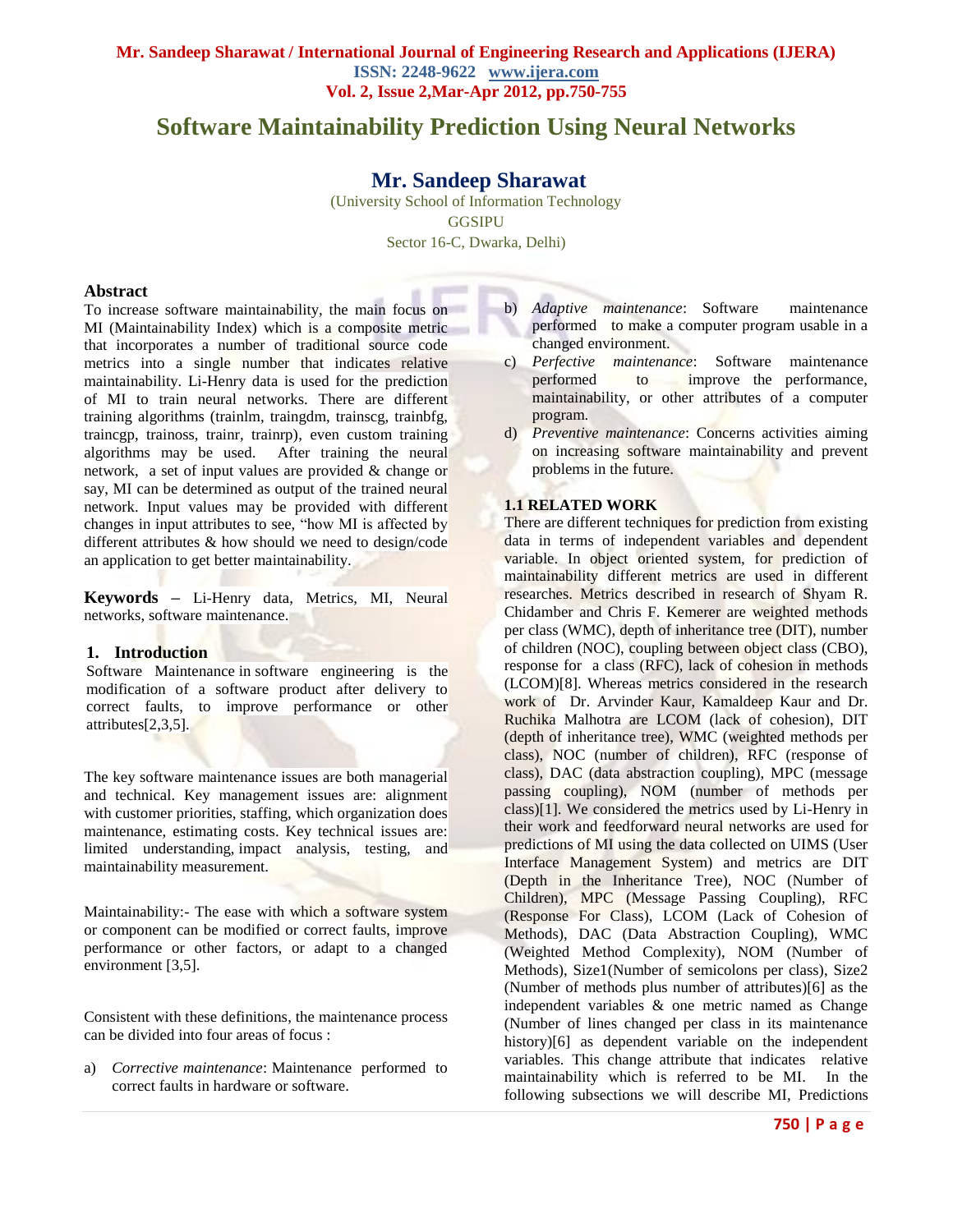and Neural Networks and we will use the Neural Networks for prediction of MI using the data collected for UIMS application [6] by W. Li  $&$  S. Henry for the above mentioned metrics for training of neural network to get properly weighted & biased trained neural network. In the same way we will design different neural network using different training functions, then we select five test data with target values and record the errors as difference between the output generated and target values. After comparing the results we get the proper trained network using which we can analyze MI to see the effects of change in any metric.

#### **1.2 MAINTAINABILITY INDEX**

To increase software maintainability, we mainly focus on MI (Maintainability Index) which is a composite metric that incorporates a number of traditional source code metrics into a single number that indicates relative maintainability[3,4].

Software practitioners have been collecting metrics from source code to understand the effects of changes on maintainability of software systems. Maintainability Index (MI) is considered to be a composite metric for the said purpose as a single number that indicates relative maintainability. As originally proposed by Oman and Hagemeister, the MI is comprised of weighted Halstead metrics (effort or volume), McCabe's Cyclomatic Complexity, lines of code (LOC), and number of comments[3]. Two equations were presented: one that considered comments and one that did not. The original polynomial equations defining MI are as follows:

#### 3-Metric:

*MI=171-3.42ln(aveE)- 0.23aveV(g') - 16.2ln(aveLOC)*

4-Metric:

*MI=171-3.42ln(aveE)- 0.23aveV(g')-16.2ln(aveLOC) +0.99aveCM*

*……(2)*

*……(1)*

where *aveE* is the average Halstead Effort per module,  $aveV(g')$  is the average extended cyclomatic complexity per module, *aveLOC* is the average lines of code per module, and *aveCM* is the average number of lines of comments per module.

The rationale behind this selection of metrics was to construct a rough order, composite metric that incorporated quantifiable measurements for the following [3]:

• Density of operators and operands (how many variables and how they are used).

• Logic complexity (how many execution paths are in the code).

- Size (how much code is there).
- Human insight (comments in the code).

Other variants of the MI have been evolved using slightly different metrics, metric combinations, and weights. Each has the general flavor of the basic MI equation and underlying rationale.

Reasonable success has been achieved in using MI to quantify and improve software maintainability both during development and maintenance activities [3].

#### **1.3 PREDICTIONS**

Prediction, commonly known as estimation is an important part of project planning. When estimations are made for projects, these are called effort estimates and when made for the process is called effort estimation or software cost estimation when estimates are made to a maintenances process, the mean of obtaining such estimates is called maintenance cost prediction or maintenance project effort estimation[4].

We used Neural Networks in Matlab software for predictions of maintainability index and predict MI by simulating the neural network.

## **1.4 NEED FOR PREDICTIONS**

Software maintenance phase of software development life cycle is an important part or role for providing the software quality attributes such as accuracy and clarity of documentation, modularity, readability, simplicity. It has been observed from many researches in past that software maintainability cost is more than 40 percent of total cost of developing it. The software maintenance of a software system can significantly impact software costs. This means that it is important to be able to forecast a software system's maintainability so to effectively manage  $costs[4]$ .

Software evolution is not separable from software maintainability which comes into consideration after software is delivered to the client and is in operation mode and changes need to be implemented. Due to the unpredictability of changes needed with time that may be because of varieties of faults, the scope and cost of software maintainability are indefinite after a software product being delivered.

Prediction of MI is considered in the industries for developing software application keeping in the view of software maintenance in such a way that the developed application will be more maintainable.

Also risk factor of cost may be analyzed as if the maintenance phase is more difficult in the SDLC, then it may indicate that it ( i.e. software under prediction) is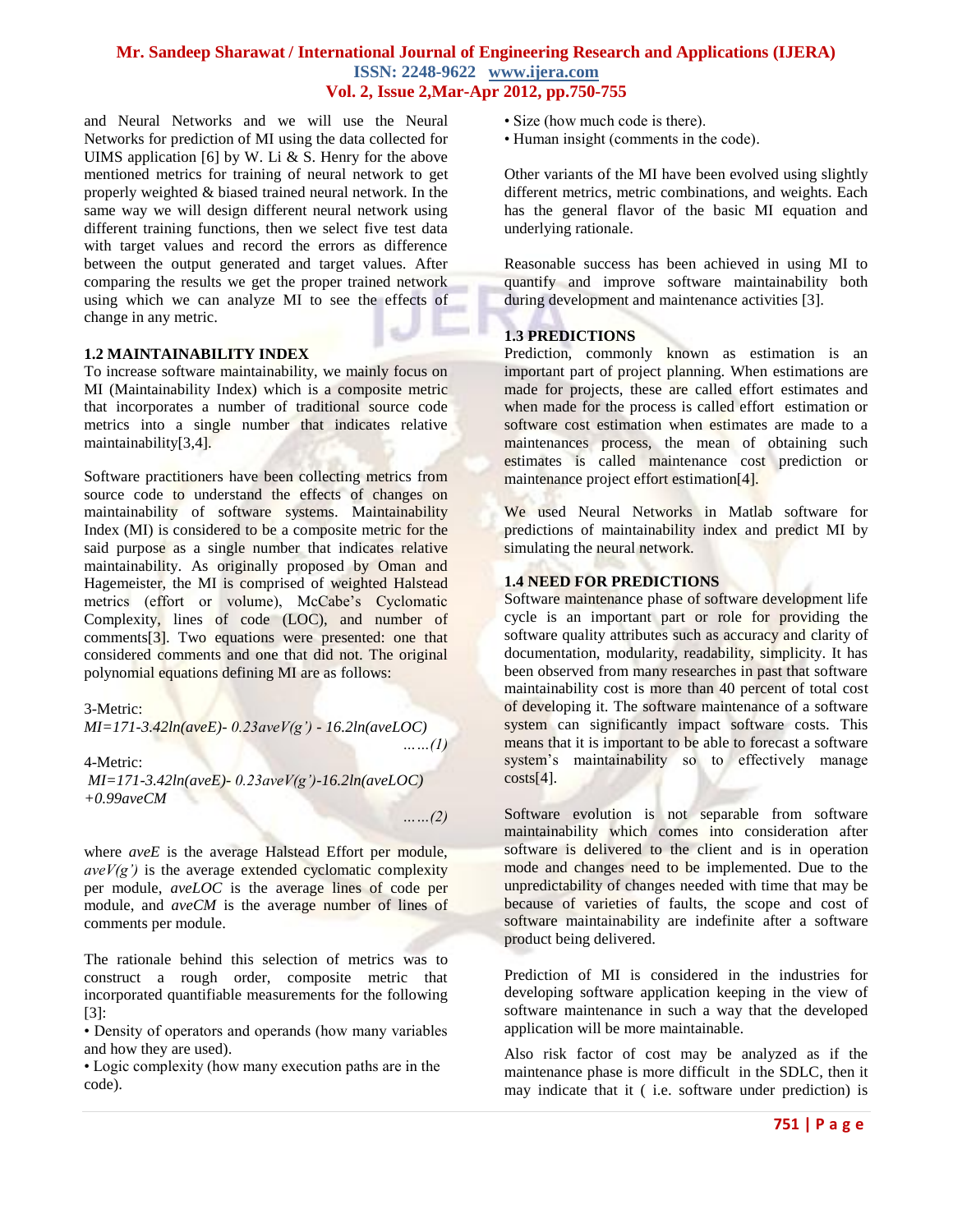more difficult to maintain which indirectly means cost of maintaining the software is more. Cost factor may be analyzed in Risk Analysis. After finding that the overall cost of software under development due to high maintainability cost, in the analysis process, it is to be understood that the current design is not much reliable to develop further for current environment. So the design team may be asked to design more reliable design under current circumstances. In this ways, Industries will be benefited by the Prediction of MI in the early phases of development.

#### **2. DATA Source**

Different researchers attempted to link software matrices to software maintainability in procedural paradigm. Rombach indicates that software maintainability can be predicted by using software matrices. Different object oriented matrices are considered by different researchers in past, we considered, Wei Li and Henry, which also show that software maintainability can be predicted using software matrices. All these preliminary results about the relationship of software matrices & software maintainability were obtained from procedural paradigm. These same metrics have yet to be verified in object oriented paradigm[6].

Study of Li-Henry attempts to bring research in software matrices and the research of object oriented programming together. Specifically, investigates proposed object oriented software matrices and proposes some additional object oriented software matrices & validates the matrices using the maintenance data collected from two commercial software system[6].

The object oriented metrics used by Li-Henry in their research paper are abbreviated as follows[6]:

#### $\text{DIT}$  = Depth in the Inheritance Tree

The DIT metric measures the position of a class in the inheritance hierarchy. One may hypothesize that the larger the DIT metric, the harder it is to maintain the class. The calculation of the DIT metric is the level number for a class in the inheritance hierarchy. The root class DIT is zero, DIT ranges from  $0$  to N; where N is a positive integer.

 $NOC =$  Number of Children

The NOC metric measures the number of direct children a class has. One may intuit that the larger the NOC metric, the harder it is to maintain the class. The calculation of NOC is number of direct sub-classes; ranging from 0 to N; where N is a positive integer.

MPC = Message Passing Coupling

MPC is used to measure the complexity of message passing among classes in the research. MPC is number of send-statements defined in a class. The number of messages sent out from a class may indicate how dependent the implementation of the local methods is upon the methods in other classes.

#### $RFC =$  Response For Class

The RFC metric measures the cardinality of the response set of a class. One may intuit that the larger the RFC metric, the harder it is to maintain the class since calling a large number of methods in response to a message makes tracing an error difficult. The calculation of RFC is number of local methods and number of methods called by local methods; ranging from 0 to N; where N is a positive integer.

## $LCOM =$  Lack of Cohesion of Methods

The LCOM metric measures the lack of cohesion of a class. One may intuit that the larger the metric, the harder it is to maintain the class. The calculation of LCOM is number of disjoint sets of local methods; no two sets intersect; any two methods in the same set share at least one local instance variable; ranging from 0 to N; where N is a positive integer.

## DAC = Data Abstraction Coupling

A class can be viewed as an implementation of an ADT(Abstract Data Type). The metric which measures the coupling complexity caused by ADTs is DAC (Data Abstraction Coupling) and is the number of ADTs defined in a class.

WMC = Weighted Method Complexity

WMC metric measures the static complexity of all the methods. The more control flows a class' methods have, the harder it is to understand them, thus the harder it is to maintain them. The WMC is calculated as the sum of McCabe's cyclomatic complexity of each local method; ranging from 0 to N; where N is a positive integer.

## $NOM =$  Number of Methods

NOM in a class, since the local methods in a class constitute the interface increment of the class, NOM serves the best as an interface metric. NOM is the number of local methods. The more methods a class has, the more complex the class' interface has incremented.

 $SIZE1 =$  number of semicolons per class It is the traditional Lines of Code metric which is calculated by counting the number of semicolons in a class. The LOC metric is hereby referred to as SIZE1.

SIZE2 = number of methods plus number of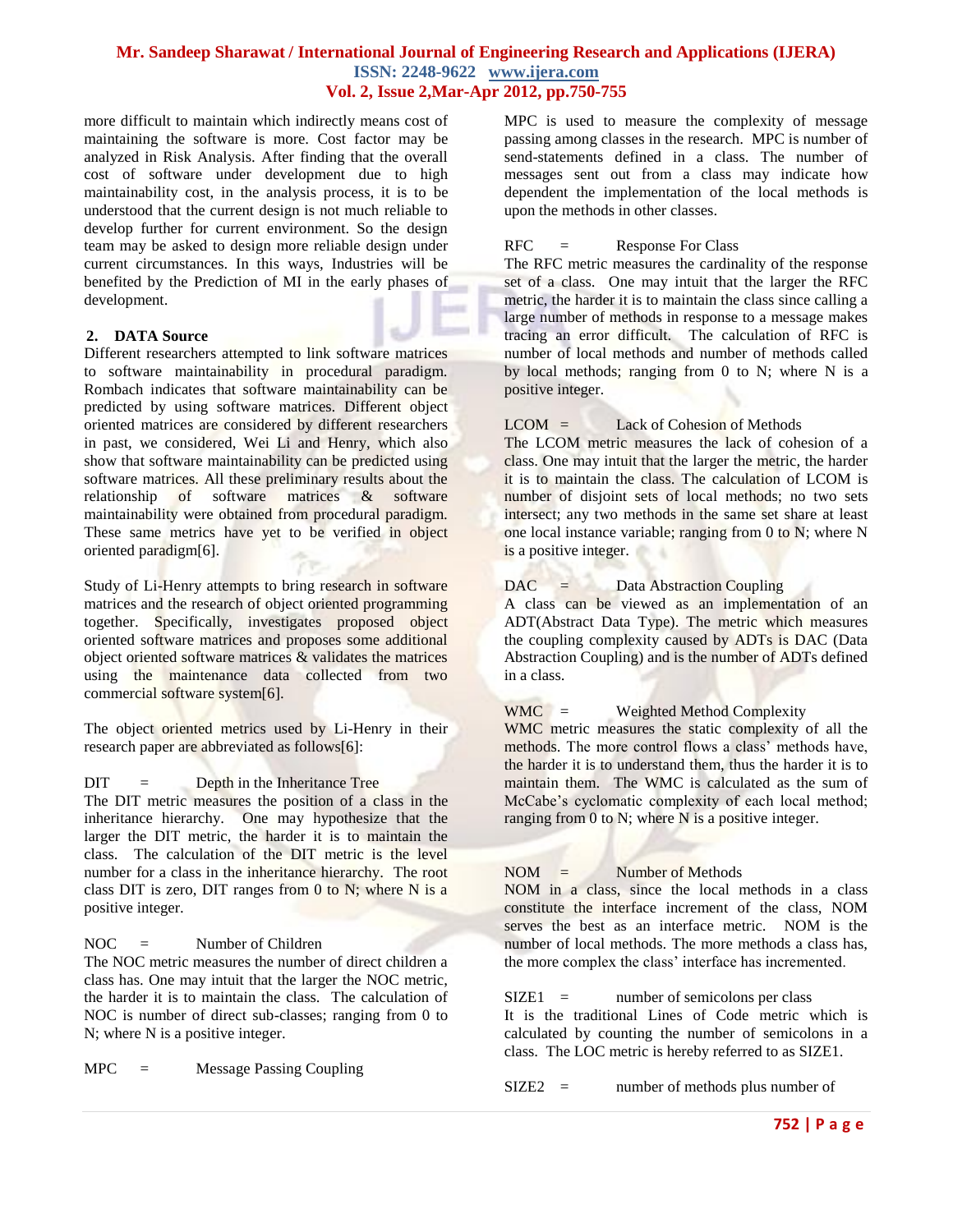### attributes

The second size metric used is the number of properties (including the attributes and methods) defined in a class. This size metric is referred to as SIZE2.

The maintenance effort used in the study is (collected for each class maintained):

Change = number of lines changed per class in its maintenance history

The maintenance effort "change" is measured as "the number of lines changed per class. The "change" is used as a dependent variable in this study. A line change could be an addition or a deletion. A change of the content of a line is counted as a deletion and an addition[6].

## **3. Neural Networks**

Neural Network Toolbox in MATLAB software provides tools for designing, implementing, visualizing, and simulating neural networks. Neural networks are used for applications where formal analysis would be difficult or



# **Fig: a) Working State Diagram of Neural Networks**

**Ref: [**Robyn Ball and Philippe Tissot, "*Demonstration of Artificial Neural Network in Matlab*", Division of Nearhsore Research, Texas A&M University – Corpus Christi]

impossible, such as pattern recognition and nonlinear system identification and control. The toolbox supports feedforward networks, radial basis networks, dynamic networks, self-organizing maps, and other proven network paradigms. We are using feedforward networks out of these, for our work [10].

## **3.1 Machine Training and Learning Functions**

Training and learning functions are mathematical procedures used to automatically adjust the network's weights and biases. The training function dictates a global algorithm that affects all the weights and biases of a given

network. The learning function can be applied to individual weights and biases within a network[10].

|                                             | Layer                                                                            | Layer                              |               |
|---------------------------------------------|----------------------------------------------------------------------------------|------------------------------------|---------------|
| Input<br>W<br>b                             |                                                                                  | W<br>b                             | <b>Output</b> |
| Algorithms                                  |                                                                                  |                                    |               |
| Training:<br>Performance:<br>Data Division: | Levenberg-Marquardt (trainlm)<br>Mean Squared Error (mse)<br>Random (dividerand) |                                    |               |
| Progress                                    |                                                                                  |                                    |               |
| Epoch:                                      | $\overline{0}$                                                                   | 10 iterations                      | 1000          |
| Time:                                       |                                                                                  | 0:00:01                            |               |
| Performance:                                | $1.88e + 05$                                                                     | 386                                | 0.00          |
| Gradient:                                   | 1.00                                                                             | $3.70e-11$                         | $1.00e-10$    |
| Mu:                                         | 0.00100                                                                          | 0.000100                           | $1.00e + 10$  |
| Validation Checks:                          | $\overline{0}$                                                                   | $\overline{\mathbf{s}}$            | 6             |
| Plots                                       |                                                                                  |                                    |               |
| Performance                                 | (plotperform)                                                                    |                                    |               |
|                                             |                                                                                  |                                    |               |
| <b>Training State</b>                       | (plottrainstate)                                                                 |                                    |               |
| Regression                                  | (plotregression)                                                                 |                                    |               |
| Plot Interval:                              |                                                                                  | propogan propogangang na pagangang | 1 epochs      |
|                                             | Minimum gradient reached.                                                        |                                    |               |

## **Fig: b) Neural Network Training**

[**Snapshot**: Generated during the Training of Neural Network using UIMS application data for training.]

Neural Network Toolbox supports a variety of training algorithms, including several gradient descent methods, conjugate gradient methods, the Levenberg-Marquardt algorithm (LM), and the resilient backpropagation algorithm. The toolbox's modular framework lets us quickly develop custom training algorithms that can be integrated with built-in algorithms. While training our neural network, we can use error weights to define the relative importance of desired outputs, which can be prioritized in terms of sample, timestep (for time-series problems), output element, or any combination of these. One can access training algorithms from the command line or via a graphical tool that shows a diagram of the network being trained and provides network performance plots and status information to help us monitor the training process.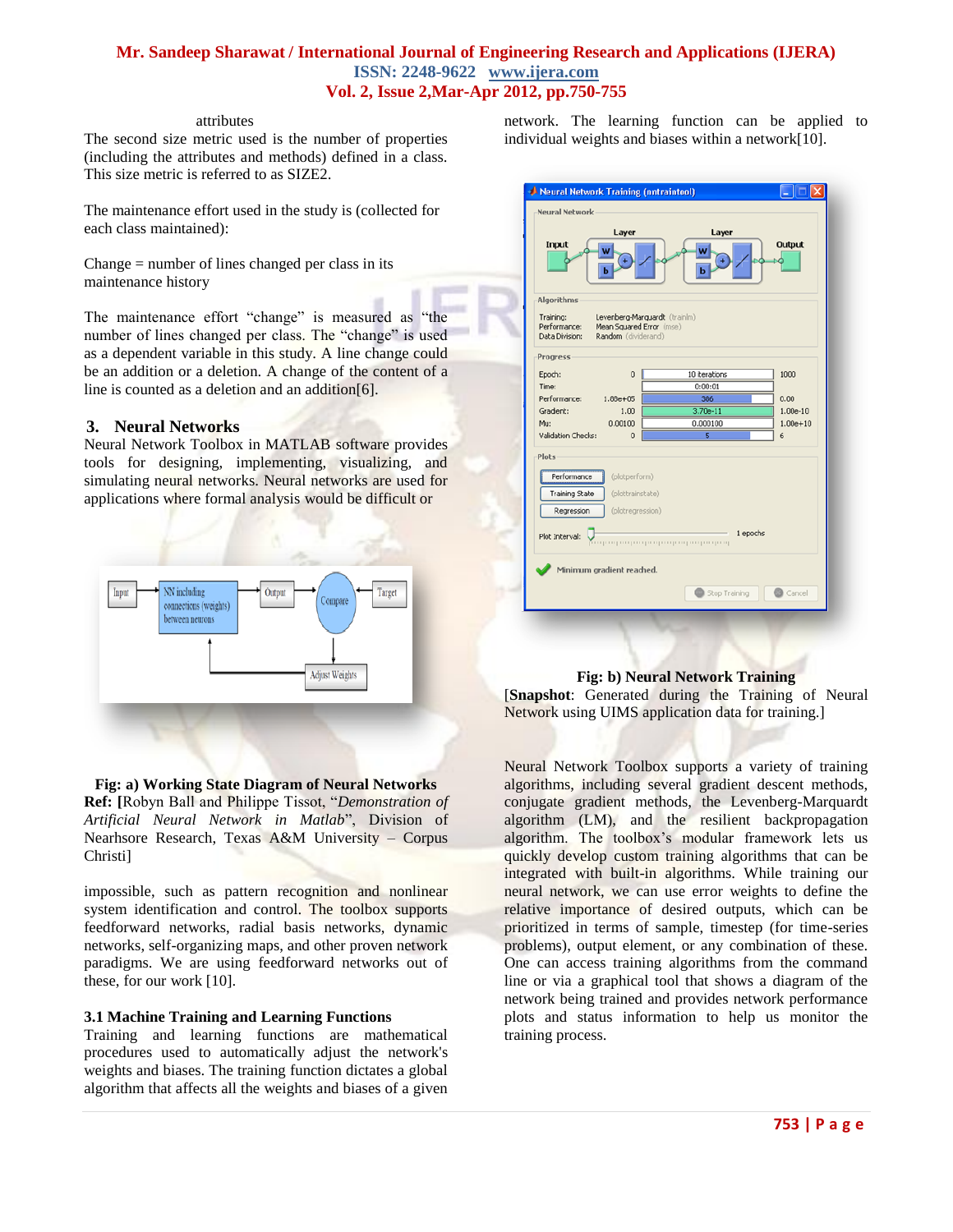

**Fig: c) Training State Graph** [**Snapshot**: Representing the Training State Graph of the Neural Network.]

A suite of learning functions, including gradient descent, Hebbian learning, LVQ, Widrow-Hoff, and Kohonen, is available in the system and for feedforward networks gradient descent learning functions namely learngd, learngdm.



#### **Fig: d) Performance Graph**

[**Snapshot**: Generated to represent the Performance Graph for the training of Neural Network.]

Whereas a subset of training functions are used, we used training function namely trainlm, traingdm, trainscg, trainbfg, traincgp, trainoss, trainr & trainrp and other training algorithms available are traincgb, trainbr, traincgf, traingd, traingda, traingdx[9,10].



## **Fig: d) Regression Graph**

[**Snapshot**: Generated to represent the Regression Graphs for Neural Network]

For our prediction work, we used neural networks in Matlab software system. Neural networks are composed of simple elements operating in parallel. Commonly neural networks are adjusted, or trained, so that a particular input leads to a specific target output. The network is adjusted, based on a comparison of the output and the target, until the network output matches the target. Typically many such input/target pairs are needed to train a network[7,9].

#### **3.2 SIMULATION OF NETWORKS**

Now we create different neural networks and train them using different training functions using data collect for UIMS application by W. Li and S. Henry[6] to get properly weighted & biased neural networks. Now using these trained network we supply five test data set with known target value and record the difference between the actual output target value as error for each test data set for each neural network which are trained with different training algorithms in Table:1.